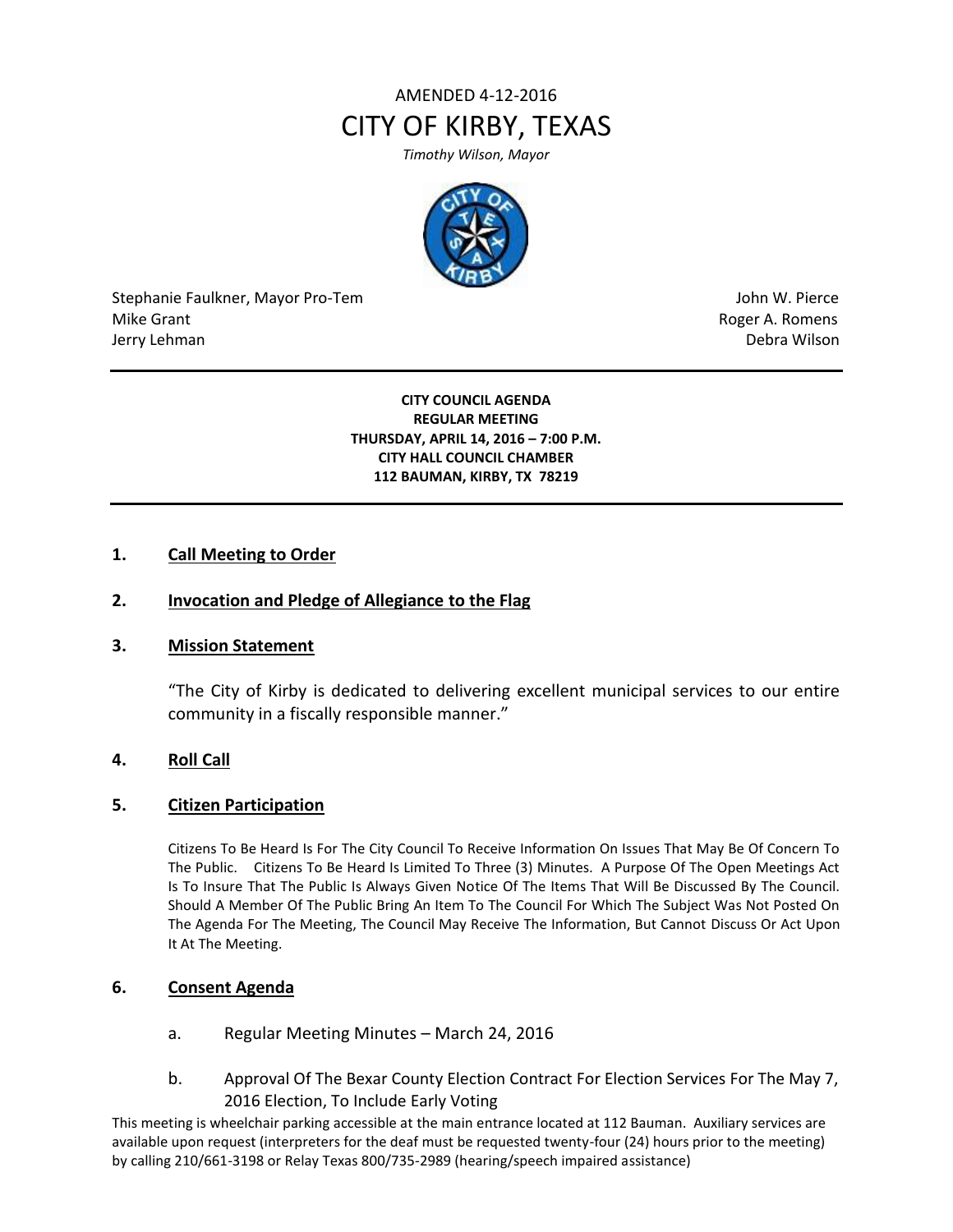## **7. Presentations**

- a. Judson ISD Bond Initiative Steve Linscomb, Director Of Communications of Judson ISD
- b. ESD #11 Presentation Chief Kevin Riedel

## **8. Discussion And Possible Action**

- a. Discussion And Possible Action To Consider The Resignation Of Raul Martinez From The Planning And Zoning Commission
- b. Discussion And Possible Action To Appoint Members To The Planning And Zoning Commission With A Term Expiring August 2017
- c. Discussion And Possible Action To Consider Ordinance No. O-2016-784 Amending Sections 113.01 And 113.02 Of Chapter 113 Of The Code Of Ordinances Of The City Of Kirby, Texas To Adopt By Reference New State Rules For Food Establishments. This Is The First Reading.
- d. Discussion And Possible Action Regarding On-Street No Parking Zones
- e. Discussion And Possible Action Regarding Future Plans For Donated Property On Binz Engleman Road
- f. Discussion And Possible Action On City of Kirby Employee Personnel Policies Manual
- g. Discussion And Possible Action To Review An Ordinance Defining And Regulating Solicitors Of Services, Funds Or Property For Charitable Or Non-Profit Purposes, Itinerant Merchants, Itinerant Vendors, Peddlers And Persons Selling Or Taking Orders For Goods, Wares, Merchandise, Services, Photographs, Or Subscriptions To Same, And Providing Penalties For Violation Of This Ordinance, And Repealing Ordinance Number O-348
- h. Discussion And Possible Action To Consider Ordinance No. O-2016-785 Amending the City Of Kirby FY 2015- 2016 Budget. This Is The First Reading.
- i. Discussion And Possible Action Regarding 2016 Municipal Pool Plans
- j. Discussion And Possible Action To Consider Entering Into A Mutual Aid Agreement Between Alamo Area Emergency Services And City Of Kirby

This meeting is wheelchair parking accessible at the main entrance located at 112 Bauman. Auxiliary services are available upon request (interpreters for the deaf must be requested twenty-four (24) hours prior to the meeting) by calling 210/661-3198 or Relay Texas 800/735-2989 (hearing/speech impaired assistance)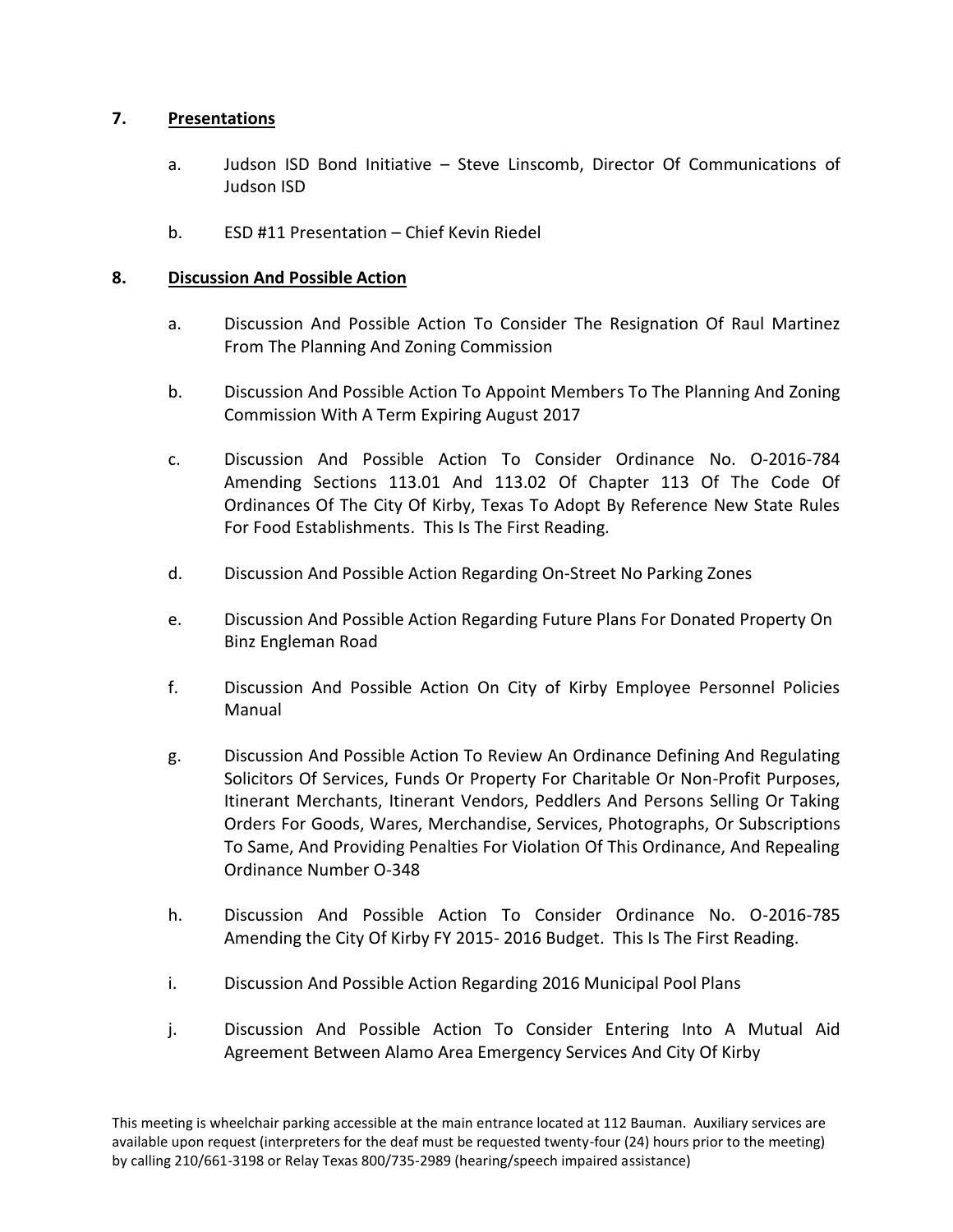- k. Discussion And Possible Action To Consider Entering Into A Regional Mutual Aid Agreement Within The Geographic Areas Covered By The Alamo Area Council Of Governments (AACOG) And City Of Kirby
- l. Discussion And Possible Action To Consider Commercial Solar License Agreement For Property Located At 5560 Duffek Dr., Kirby, TX 78219
- m. Discussion And Possible Action To Review The Code Of Conduct Policies For Boards, Committees And Commissions And Any Actions That May Have Been Taken By Members Of Such That May Be In Conflict With these Policies
- n. Discussion And Possible Action To Consider A Maintenance Agreement For The Gibbs Sprawl High Water Detection System, Between The City Of San Antonio, Texas And City Of Kirby, Texas
- o. Discussion And Possible Action To Consider An Intergovernmental Cooperative Agreement With Bexar County's Community Development Block Grant (CDBG) Program For John Sterling Park Improvements

## **9. Council Updates**

- a. Planning & Zoning
- b. Buildings & Standards
- c. Crime Control
- d. Beautification & Recycling
- e. Parks & Recreation
- f. Economic Development
- g. Ordinance Review

## **10. Requests and Announcements**

a. Requests By Mayor And Council Members For Items To Be Placed On Future City Council Agendas And Announcements On City Events/Community Interests

## **11. Adjournment**

 Monique L. Vernon City Manager

\_\_\_\_\_\_\_\_\_\_\_\_\_\_\_\_\_\_\_\_\_\_\_\_\_\_\_

## Patty Cox, TRMC

\_\_\_\_\_\_\_\_\_\_\_\_\_\_\_\_\_\_\_\_\_\_

This meeting is wheelchair parking accessible at the main entrance located at 112 Bauman. Auxiliary services are available upon request (interpreters for the deaf must be requested twenty-four (24) hours prior to the meeting) by calling 210/661-3198 or Relay Texas 800/735-2989 (hearing/speech impaired assistance)